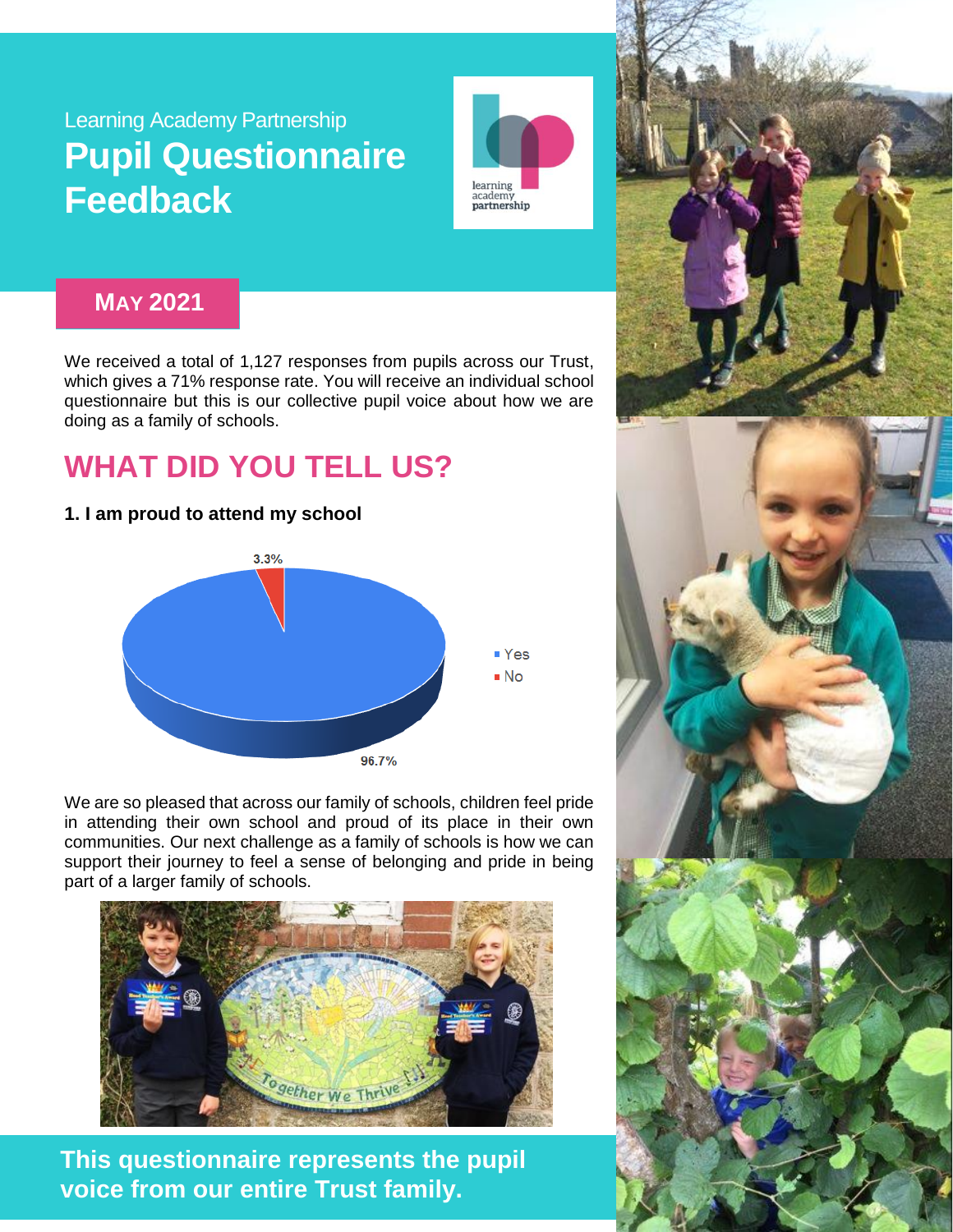#### **2. I feel listened to and have a voice in my class and my school community**



Pupil voice is incredibly important to us and making sure that every child's voice shapes our family is key in our work. We regularly seek their feedback around their learning as part of the way we teach and through family groups, assemblies, worship and ethos and family groups.

#### **3. Do the school values help you to understand how to live together as a school family?**



Our pupils gave us lots of examples of why their schools values matter to them - they form the backbone of our shared language in our schools and shape how we live together in our school families and our wider family across the Trust.

- They help me to think throughout my life. The school reminds me about them every day.
- People in our school are kind and show the school values.
- The values help me to be kind to my friends and to understand how to do that.
- Our school values help us be a better person. Love helps us have a better friendship with others.
- They make me feel like I am in a big family.
- It teaches us how to treat everyone in the right way, for example being fair to people.



#### **4. Does your teacher help you when you find things hard?**



The answers to this question showed that pupils were able to voice how their teacher supported their learning. It was great to see that, across our family of schools, our pupils know that learning is tough sometimes!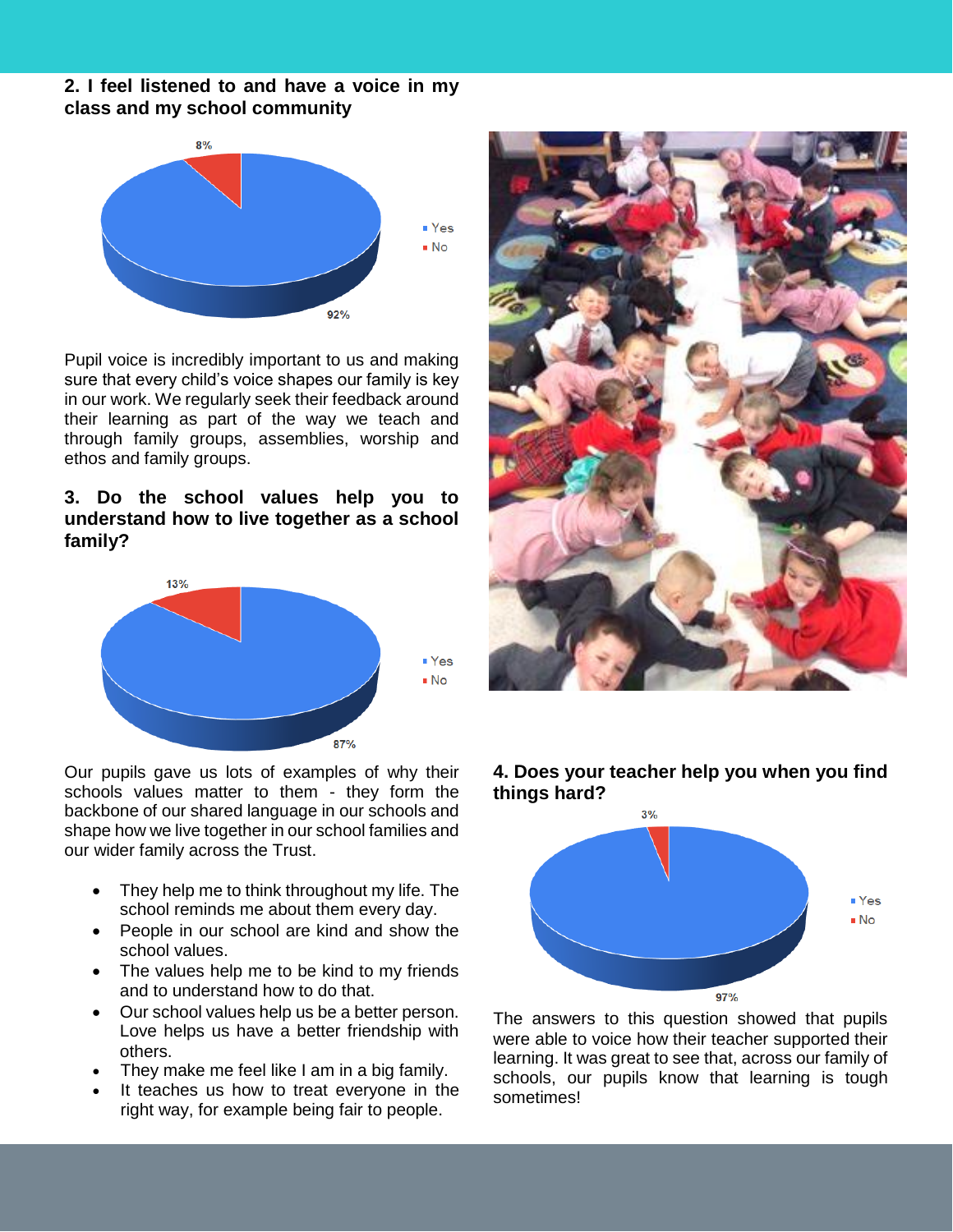#### **5. My teacher knows me and understands how I learn?**



As in Question 4 the 94% of our pupils felt and were able to share how their teacher supported them to learn best. We felt that this question was important for all pupils but particularly those with SEND. The answers showed that pupils understood where work was personalised for them but didn't make them feel different from their friends.



#### **6. What motivates you to learn more?**

It was interesting to note that all of our pupils were able to share what helped them to learn better which is fantastic because as a family of schools we have been focusing on helping our pupils to understand how they learn best.



#### **7. What are you proud of achieving in class/school this year?**

All pupils were able to voice pride in something they have achieved this year and this showed that they felt enormously proud of their achievements and that they were valued by their classmates and teachers.

#### **8. I have opportunities to learn about lots of different subjects?**



This response with 94% of pupils agreeing/strongly agreeing that they have had the opportunity to learn about lots of different subjects shows the impact of our work together on developing the curriculum so that each child across our Trust has access to learning all subjects.

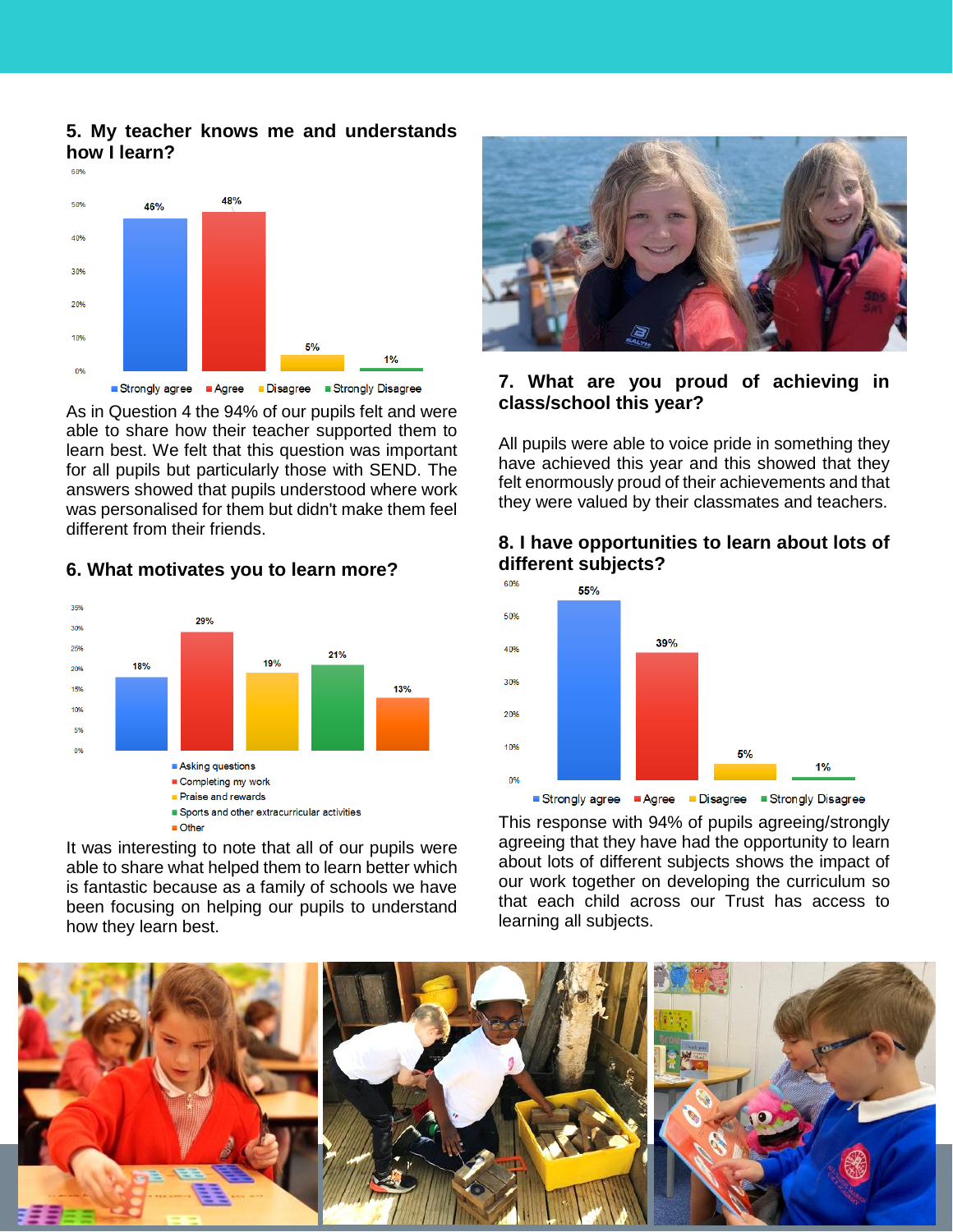#### **9. Given a chance, what is the one change that you would like to see?**

Pupil responses show that they care about their school environments stating that they would like:

- More flowers and plants.
- Pets.
- Welly walks/forest school every week.
- Covid to go away so we can go on trips again.
- More play equipment.
- More time for creative writing.
- Sports tournaments.
- More playground equipment.
- Eating outside when it's sunny.
- Don't change anything I love my school!
- More music.
- More opportunities to learn with sister schools.

This is great feedback for our teams and gives them things to work on! Especially the opportunity to learn with their sister schools which was the main change they wanted to see.

#### **10. Do you have supportive classmates?**





#### **11. Do you think that the school provides you with enough sports/musical opportunities?**



This response could be as a result of the pandemic but told us loud and clear that they would like more of these opportunities. So watch this space!



**12. In my class there are clear expectations for behaviour and it's fair.**



94% of our pupils responding agree or strongly agree shows the impact of our Trust-wide approach to embed positive behaviour. It also shows the impact of the values, family groups and a clear and consistent approach to behaviour means that very little behaviour disruptions were mentioned in pupil responses to the survey questions.